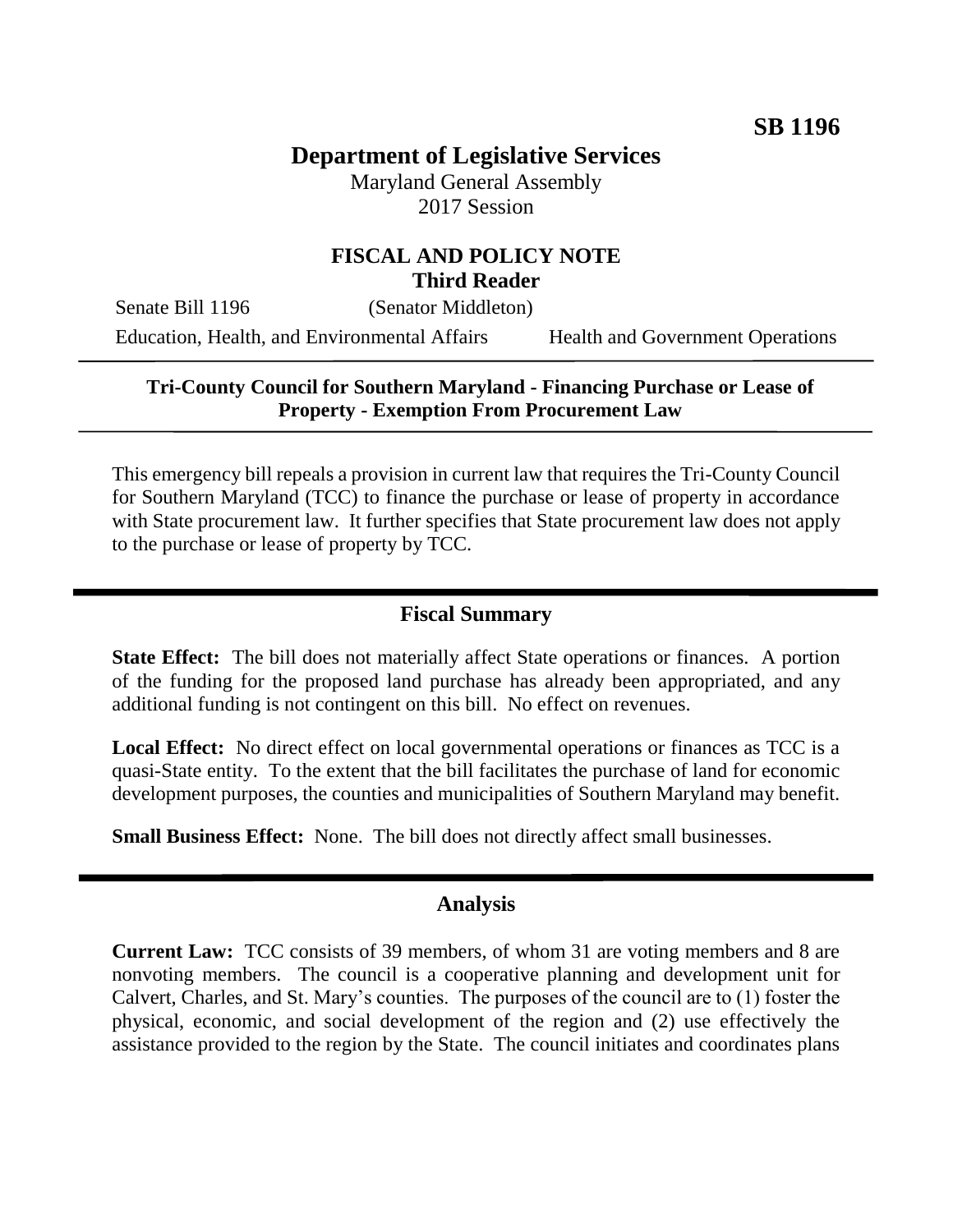and projects for the development of human and economic resources of the region as a Southern Maryland planning and development unit. The council may:

- adopt a seal;
- sue:
- adopt by laws and rules for the conduct of its business;
- enter into contracts and agreements;
- borrow money and accept advances, loans, grants, contributions, and any other form of assistance from the federal government, the State, or other public or private source;
- give any required security;
- include in any contract for financial assistance with the federal government any reasonable and appropriate condition imposed under federal law that is not inconsistent with the purposes of the council; and
- execute any instrument and act as necessary, convenient, or desirable to carry out its powers and the purposes of the council.

Chapter 207 of 2015 authorizes TCC to accomplish the purposes of the council, to use any money available to it to finance the purchase or lease of property only by (1) one or more specified Southern Maryland counties; (2) the Maryland Food Center Authority; or (3) another entity, as determined by the council, that is authorized to finance or purchase property. The council may finance the purchase or lease of property by any combination of Anne Arundel, Calvert, Charles, Prince George's, and St. Mary's counties. If the council determines that money should be used for these purposes, in accordance with State procurement law, the council must request and evaluate proposals and then make a selection. The council may lease office space for its own use; otherwise the council is prohibited from owning or leasing property.

### *Procurement of Real Property*

Purchase of land by the State is the exclusive purview of the Land Acquisition Division within the Department of General Services (DGS). However, DGS is not responsible for acquiring land for a local project or for the Department of Natural Resources for open space and other specified purposes.

The preferred method for procuring a lease of real property is competitive sealed proposals. A request for proposals (RFP) for a lease of real property must include (1) a work statement that is used for the evaluation of proposals; (2) a statement of factors, including price, that will be used in evaluating proposals; and (3) a statement of the relative importance of each factor. State law specifies notification requirements, the terms under which a procurement officer may negotiate with offerors, and the conditions for awarding a contract for a lease.

SB 1196/ Page 2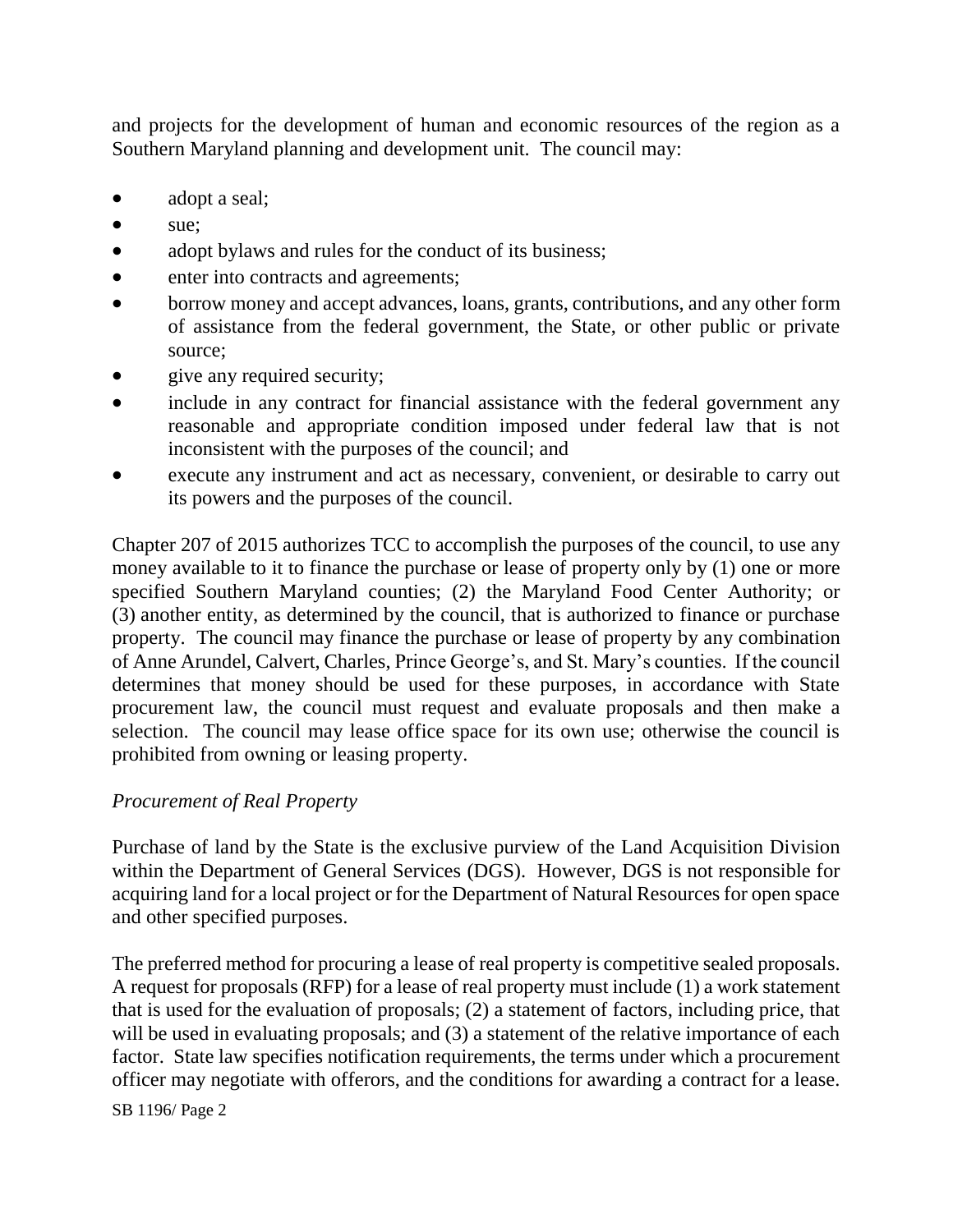If TCC determines that money should be used to finance the purchase or lease of property for specified purposes, it must (1) prepare and issue an RFP; (2) evaluate responses to the request; and (3) select an entity to purchase or lease property.

**Background:** TCC's mission is to serve as a forum for the discussion and resolution of issues affecting the Southern Maryland region. Activities of the council include research, information management, and the preparation of a regional plan. All of the activities of the council are designed to assist federal, State, and county governments in better performing their respective duties.

TCC operates its agricultural programs through the Southern Maryland Agricultural Development Commission (SMADC), which works with the council to develop programs to stabilize the region's agricultural economy as Maryland farmers transition away from tobacco production. Funds from the Cigarette Restitution Fund are appropriated annually to the Maryland Department of Agriculture, which then issues grants to the council.

In fiscal 2015, SMADC began exploring the opportunity to acquire land in an area suitable to serve the Southern Maryland region in order to develop a regional Agri-Business and Center for Food Innovation (known as a "food hub"), using approximately \$1.0 million of its fiscal 2015 pay-as-you-go budget. At the time, the council (of which SMADC is a part) was not authorized in statute to acquire or own property. Thus, Chapter 207 allowed the council to finance the purchase of land by one or more of the specified Southern Maryland counties.

In March 2016, TCC's Executive Board directed SMADC to focus exclusively on the creation of a meat slaughter/processing facility that is convenient to the region's farmers. Colocation of the "food hub" with the meat processing facility was deemed impractical at that time. TCC is now seeking to use the same funding to establish the meat processing facility within a 30-mile radius of the town of Hughesville. The total cost of the facility is expected to be between \$3.0 million and \$4.0 million, and TCC hopes to finance the project through a loan/grant arrangement with the Maryland Agricultural and Resource-Based Industry Development Corporation. In November 2016, it issued an RFP for land to purchase for the facility in 2016 but did not receive any proposals. It anticipates re-issuing the RFP following enactment of this bill.

# **Additional Information**

**Prior Introductions:** None.

SB 1196/ Page 3 **Cross File:** None.